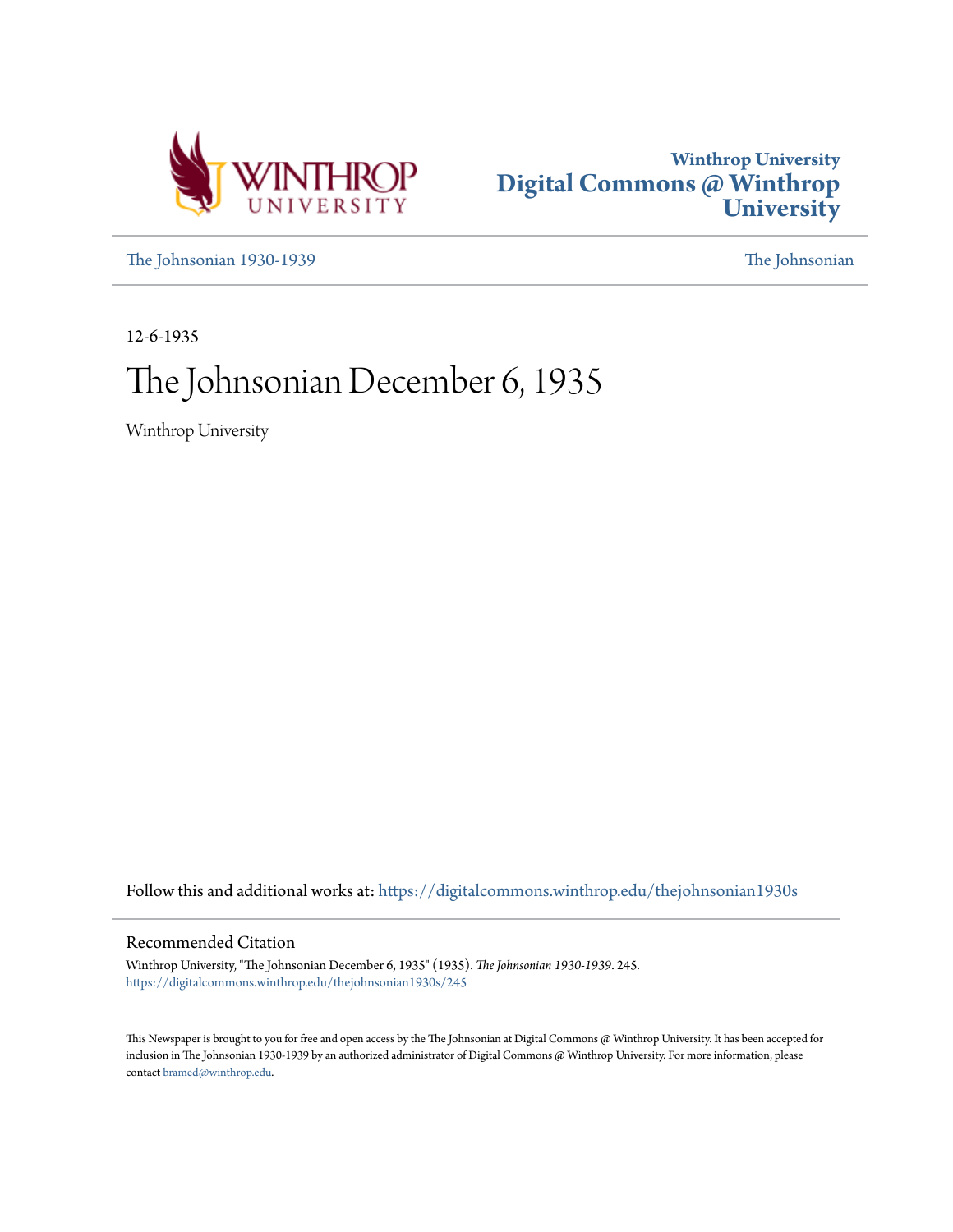# of drawn The Jol hnsonian OFFICIAL PUBLICATION OF THE STUDENT BODY OF WINTHROP

### VOL. 13, NO. 11  $-$ THE CARGERY WITH IT ROOM  $\overline{\phantom{a}}$ WINTHROP ORCHESTRA NUMBER OF STUDENTS Model League Of Nations STUDENTS PARTICIPATE DR. JARRELL TALKS ON MARK TWAIN TO PRESENT CONCERT DETAINED LAST WEEK **IN TEACHER EXCHANGE Meets At Winthrop College** American Humorist Dis Mr. Gore Directs, Annual Per. Wild Exenues Feature Post-Tur Sixty-five Students Exchange kay Holiday as Students ALPHA PSI 7FTA With North and South Carin Chapel Address **Delegated Representing Twenty. Wednesday** Channel **Return Late** oligh Teachers one Colleges Are Present **HONORS STUDENTS**  $\sim$ Sixty teachers and staty-five Win-<br>The remembrance of the one hundrog state of the conductor rate taking part in the gredia anniversary of the birth of Mark Theorem The<br>change West program De- Twain, which was celebrated ats hundred and fifty-eight stud Winthrop Coll Orchestra, unde the direction of Professor Emmet ent away for the Thankaziving hold Psychology Club Holds Tea For CONTESTS AND DERATES Gore, will present a program in Main<br>Auditorium Tuesday night, December ever and of the combat one housing World Problems Occupy Center

practice teaching will work with the custom "The Literary Worte of Mark lectures are<br>the factoring to the community in Twain" in chapt Welfeston, December<br>which they are placed, while the regular teaching the factor with<br>

Neuth Carolina, with Mary Alisa; Month Carolina, with Mary Alisa, and Eiliano<br>In McDanald, of Omital, with Minimids Baltimov, Mary Burgard, of Dio<br>Beltimov, with Martina Baker; Maled Abbott, of Wellfred, with Martina Bake

Perguson.<br>
Orace Smith, of Drayton Mills, with<br>
Orace Smith, of Biythe-<br>
wood Grammar, with Extend Greene;<br>
Katie Mas Newton, of Britton's Neck,<br>
Katie Mas Newton, of Britton's Neck,<br>
with Elizabelis Green, with Freida Gun Whitlock, of Bendin, with Fressia Culli<br>Ealb, with Mary Lee Barbin; Urginia<br>Ealb, with Mary Lee Harbin; Urginia<br>Smith of Sharen, with Roberts Hard wick; Mary Stewart<br>caster, with Ruby Ha rt Be tt, of La rling; N nl Nb  $n!$  Rid

a Thomas, of Belton, with El  $\overline{R}$ ines; Elizabeth McCarter, of  $th$  H u Grad ed. with Cor rtune His man, of Clover, with an Pres I Hitt: Anne McNah, of Clover ued on page four)

### **SENIORS WIN ANNUAL** HOCKEY TOURNAMENT

stty Hickson, Manager of Senior Team, Receives Cup in Chapel Wednesday

Lorena Gallowsy, chairman of the corrected the silver low-posite<br>of the silver low-posite of the silver low-posite of the Simon manager of the Simons teman, i.e. chepel<br>von Wednesday, November 27. The Scaliors were chosen Sophomores--Briggs<br>ta Marsh. Marjorie M

nomes.<br>were chosen by the four class<br>rs. Dot Manning, Miss Wellner.<br>gena Galloway, according to

### 'Cat" Watson Wins **Archery Tourney**

"Cat" Watson scored 231, highest waxsom scored 231, 1<br>I of points in an Archery<br>I held by the Archery<br>I afternoon, November 24

politic, a Columbia Round which consists of 24 arrows at 50 yards, 26 arrows at 60 yards was 46 yards was a bused. The number of hits plus score on hits plus score on hits plus score on hits plus score on

# Dr. Phelps Will

ney On

dealers & de St

1. Bered

a. Allegro

c. Minnet

d. Rondo<br>d. Rondo<br>II. Unfir<br>Allesso

erne:<br>IV.

da of Wight

II. Unfinished symposory<br>Allegro moderato.<br>III. March of the Toys-Victo

ans from nd Charlotte. -<br>There will be no admission fee

**WILL SPEAK HERE** 

Dr. Cunningham to Speak or

Endocrine System in Win-

throp Chapel

Bast Conningham by

Dr. Bert Cunningham, professor<br>Sology at Duke University, will spe<br>Suring the chapel hour Wednesd

lished in 1927.<br>Dr. Cunningham is the guest speak-<br>er of Pai Chapter of Beta Beta Beta.<br>the National biology fraternity at Win-

P. C. BOYS TO CONDUCT VESPER

r. C. mors a to Commute of President Prans<br>Members of the Deputation Trans of<br>Presbyterian College will have charge<br>of Verpers, Sunday evening, December<br>5. in Main Auditorium, st 6:30.

 $thron.$ 

n.<br>Capriccio Brillant

NV. Cepirocas antes (1918).<br>
V. Vales Triste-Silbelius.<br>
V. Artist's Life-Silvaus.<br>
VII. Post and Peasant Overiure-<br>
Arranged by Ousa. J. Roberlu. Sile will<br>
Lillie Rogol will be soloid. Sile will<br>
Lini, "accompanied by th

**DUKE PROFESSOR** 

## DR. WHEELER TALKS OF THANKSGIVING

Declares Thankselving Dinne Most Interesting Phase of<br>Annual Celebration

Dr. Paul Mowbray Wheeler talked Dr. Paul Mownray Wheeler talked<br>on "Thanksgiving catoma" at the an-<br>nual Thanksgiving eevice Thursday,<br>November 28, at 12:30 o'clock, in John-

December 11, on the Endocrine System.<br>
The Ulliquesk on modular beam of the same of the same subject at 4:15 in Johnson of<br>
He same subject at 4:15 in Johnson (Hills), Though a matter of the<br>
interior of Thionsk, Dr. Curr num Tammagnyang terwese Amerikan Sherika Sherika Sherika Tammagnyang terbesar Indonesia upan terdapat kapa di Tammagna terbesar kapa di termesar kapa di termesar kapa di termesar kapa di termesar kapa di termesar kapa di t

ly.<br>ecreding Dr. Wheeler's talk Briggs<br>erson led the devotional, sud a<br>ial choir sang, "Come Ye Faithful<br>ile." The service was dismissed<br>a prayer by Briggs Anderson.

# PSYCHOLOGY CLUB **CHANGES ITS NAME**

Will Be Known as Alpha Psi Zeta-Membership Requirements Are Ralsed

Alpha Psi Zeta was voled the new<br>name of the Psychology Club at its<br>egular meeting, Thursday afternoon<br>fovember 21, in Johnson Itali.<br>The membership requirements were

November 21, in Johnson Rat.<br>
The membership requirements were also the membership requirements were<br>
with have a B average on General Psychology, one advanced course, and who<br>
are taking another course in psychology.<br>
The

and twenty failed to return at the pa anthad time The program will be as follows:

**State** en stud ntion or mit doctor's certifies  $$ bad info cied feet; ane, an infected<br>cied feet; ane, an infected<br>e. a sprained ankle: one, knee d: one, a spra treated; two, ing treated; two, troubling<br>hyperaletistic cone, the stated; two, troubling<br>hyperaletistic cone, the<br>density cone, influences; one, to indicate the state and true of<br>cone, include the model and transfer of th rested: two leg treated: two troubl



and Lols Young Receive Honor Recently

Three new members were elected to<br>the Writer's Club at a recent meeting<br>held in South Dormitory. These new<br>members are Marguerite Zelgler and<br>Mary Balle. Juniors; and Lois Young.

someons, agents the relating Mary Stuart Mills, hostens, agents effections in<br>Corpulations of Writer's Cash Miss. Organizations of Writer's Cash Miss.<br>Mission of the papers of infinite Mission and the Mission same propert

# **Attack Made On American Athletes'** Participation In Olympic Games

(Prom the "Yale Daily News")<br>the controversy over American par-(From the "Yele Daily News")<br>The controversy over American participation in the Olympic games to be<br>theid as Berlin next same. The reaching the state of the distribution<br>of the control of the control of the control of the ham to use their influence in the squadre against participation. A magazine<br>called "Fight Against War and Pas-<br>sim" has published on its cover a car-

manes of a Ancher spin is a complete of a sational particular and the spin is a complete the spin is a complete the spin is a complete the spin is a complete the spin is a complete the spin is a complete the spin is a com

awa<sub>k</sub>  $-0.98$ 

**DARWAUT** 

frochers 21; esgat, mothers 11; two, horders 11; two.<br>deaths in the family; one, hrothers in a center of catals in the family; one, hrothers in a Coordinal Construction<br>of the control of the control of the control of the



Marguerite Zeigler, Mary Balle,

ophomore.<br>After the meeting Mary Stuart Milis

All Psychology Students-**Bycoongy Stutt**<br>Is Large Affair **That Washington** 

ad the new stage students of a control tostuurnus at a tea in Journalis<br>day, November 22, from 4:30 of Stage at Meet-Seventy

Delegates Participate

this morning for the opening session

of the seventh annual model is dis by the International Deletions Club oy the anternational riciations cauo,<br>assisted by the Debaters' League, and

sunnyored by the History Department sponsored by the mistory Department

Desides the considered that fourth

Davidson, University of North<br>Columbia Bible College, Easte<br>tha Teachers' College, North<br>State, Limestone, Lander,<br>Srekine, Creensboro, Wake

 $\begin{tabular}{c|c|c} & . & . & . & . \\ & . & . & . & . \\ & . & . & . & . \\ & . & . & . & . & . \\ & . & . & . & . & . & . \\ & . & . & . & . & . & . \\ \\ & . & . & . & . & . & . & . \\ \\ & . & . & . & . & . & . \\ \\ \end{tabular} \begin{tabular}{c|c|c} . & . & . & . & . & . \\ & . & . & . & . & . \\ & . & . & . & . & . \\ & . & . & . & . & . \\ & . & . & . & . & . \\ & . & . & . & . & . \\ & . & . & . & . & . \\ & . & . & . & . & . \\ & . & . & .$ 

nal, and Wilagate.<br>
Discussions for the sessions of this<br>
Discussions for the sessions of this<br>
controning have centered on problems<br>
controning European countries.<br>
Pan The Debt Question in Refelian to<br>
Norid Propertity a

the assume time in Cito Nall and the terms time in<br>Ferminarium, respectively. At 10:50 this morning the first joint is<br>better in the first plane of the state of the space and the state of<br>the control of the South South So

weaknesses of the Lengue of Nations."<br>Formal responses to her discussion<br>were made by the contestants in the<br>Strawberry Leaf. Impromptu tourns-

ment, and informal responses by dele-<br>gates from the floor.

CLEMSON AND FURMAN

TO PLAY SOCCER HERE

llenember 13

Is Completed Tuesday

Winthrop Hockey Club St Exhibition Came Poider

e assembly will convene again at (Continued on Page Three)

The see

ing three municipals are set

antari su

Towarty and colleges money

ore than seventy delegal

till \$:30.<br>Louise Howe greeted the guests at Louise Howe greeted them to the<br>receiving line, which consisted of<br>receiving line, which consisted of<br>Namelie Wilkerson, Dr. and Mrs. W. W.<br>Rogers, Dorothy Thackston, Miss Stell

draditeld, and Virginia Scott.<br>Refreshments were served by Mar-<br>garet McKnight, Carolyn Estes, Mary-<br>tand Wilson, Alma Crow, Mamie Rose<br>Clawson, Mary Kiisabeth Berry, and

Ruth Bethea.<br>- During the stiernoon Anna Louise<br>Renneker and Miriam Speights repusevnic mana<br>ud mleme us 



Three Plays. Tableaux and Music Comprise First Pub- $\mathbf{u}_n$  **D**<sub>o</sub>nformance

An evening of drama was presented in Johnson Hall Saturday evening, Wovember 23, when the Manquers gave their their emi-annual public performance.<br>Itheir semi-annual public performance. Three one-acts plays, two short tab

etticul and Willow Faste. She  $\frac{1}{100}$ with an old Chinese tradition about a<br>witter pared by presence the plate of<br>seter payed by Prances Roughton and<br>Madeline Haynaworth, and the Dragon<br>by Madeline Fangout, Catherine Hunt<br>Pauling and Dorothy Thackston were a later time.<br>For the closing session of the morn-<br>mg. Mary Collinan led a discussion<br>"Weaknesses of the Lengue of Nations."<br>Formal responses to her discussion

be dissolves the directors.<br>
Following this, Miriam Sp. ights en-<br>
tertained with violin music, playing<br>
Clouds'' and "Play, Piddle, Play."<br>
Next came the two tableaux of Pier-

**NET came the two tanceaux of Pier**rot and Pierrette, Mamle Bryant and<br>Charlotte Terry took the roles of Pier-<br>rot and Pierrette respectively. These<br>tableaux were directed by Martha Jo

ones,<br>The second of the one-act plays was The second of the one-act plays was<br>The China Pig." This showed the<br>many sacrifices that a mother make.<br>so that her daughters may realize their<br>ambitions. All her life the mother had

In the multimer may realize their theorem and the scheme for an analysis in the "alon play" in the "alon play" is the bulk of bulk that are realized by the state and bulk of the multimer and bulk on any was used to help a Frace and the control of the automobility of the control property of With the space-<br>glass of With the Anne absolute Association, is also associate between Chemono and Paraman<br>3 anne between Chemono and Paraman is to also

**Example 12** and the same and the risk of the superinterparts of the pricing the protocol in the post of the protocol is the protocol in the protocol in the control of the protocol in the same and the same and the same an hame.<br>
The row of the supernutron-til of the policies in the post of<br>the functional David Paris, hot dogs, peared and policies Hamel Content<br>
Construct and the paris of the policies of the subset of the direction of this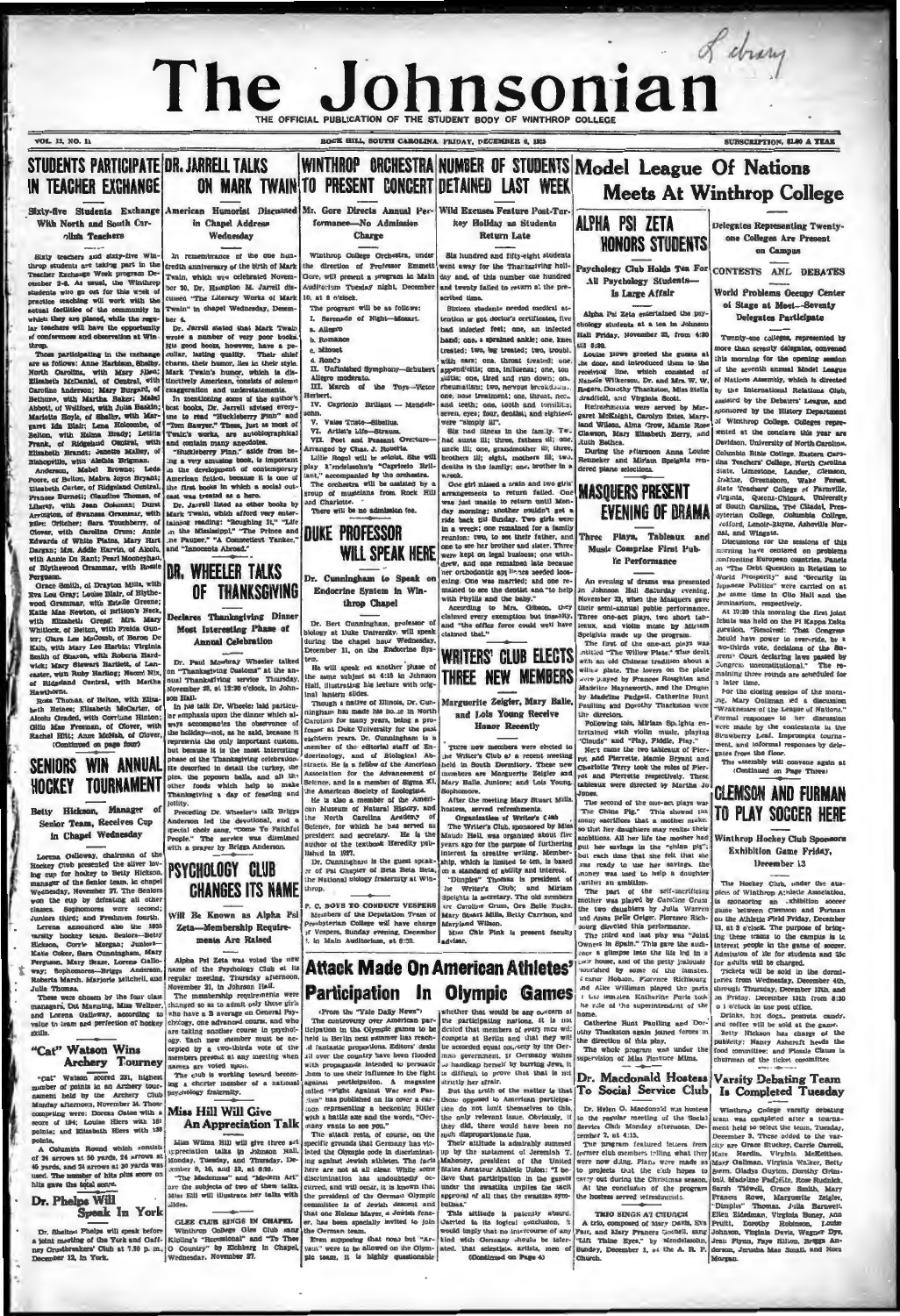# THE JOHNSONIAN

ar Session The Official Organ of the St<br>College, The South Carolina College for the on Price (regular session Price, By Mail....... SLOD Per Yea  $\overline{a}$ 

Advertising Rates on Aunites ad-class metter November 31, 1923, under the Act of March 1879, at the postoffice in Rock Hall, 8. C.

mber of South Card na Press Ass

TORIAL STAF

| <b>BUSINESS STAFF</b> |                  |  |
|-----------------------|------------------|--|
|                       | Business Manager |  |

| WILSON JOSSELSON  Assistant Business Manager                           |  |  |  |  |
|------------------------------------------------------------------------|--|--|--|--|
|                                                                        |  |  |  |  |
|                                                                        |  |  |  |  |
| ELIZABETH KERLULAS  Asastant Business Manager                          |  |  |  |  |
| EVELYN JOHNSON  Assistant Business Manager (                           |  |  |  |  |
|                                                                        |  |  |  |  |
| <b>REPORTERS</b>                                                       |  |  |  |  |
| Post Monday, Angle President country, Australia, Area program, and the |  |  |  |  |

Greene Stewart, Ruth Beturn, vagnous mementaen, Mary Philips, J.

### FRIDAY, DECEMBER 6, 1935

### KLEPTOMANIA?

On Thanksgiving day, as a part of our annual celebration, we had the kind of supper we all like-bag supper. This necessitated carrying pienic supper out of the dining room at dinner time in paper bags. But on Thanksgiving cay (and not as a part of the annual celebration) not only was bag supper waiked away with but also some 25 giasses. 1b salt abakers, and numberless napking pper shakers. These have not been returned.

Of course we realize that it was convenient to enfold your dwiches in napkins, take out sait ceitars wholesale instea  $\overline{d}$  of bothering with pouring out the sait, and waik out with glasses instead of bothering to collect them from old friends and acquaintances. However, now that you have put away your supper,

we would like for you to stop and think a minute.<br>We would like for you to stop and think a minute.<br>Dining room property is college property—not just our own,<br>but that of past and iuiture Winthrop students. It is hardly fair for you to claim it and do with it what you w.s.s. If it were to the best interest of the student hody, we are sure that glasses. would be placed at your disposal, sut they are not spaced.<br>We should be placed at your disposal, sut they are not.

as soon as possible to the dining room. One look at the glassless<br>napkinless, pepperless, saltiess table will show that this is neces sary. And what makes matters inhnitely worse is the fact that, in many cases, the innocent are suffering instead of the guilty, because most people did not sit at their own tables on Thunkson. ing day. Half of them were "broken up."

### ANDREW CARNEGIE-FRIEND OF THE UNIVERSE

ous posters bedecked with much-upoted remarks of Andrew Carnegie have been piaced on display in the Carnegie<br>Library of Winthrop College, in celebration of the 100th anniversary of the birth of the great plilanthropist.

Carnegie died in 1919, but the Carnegie Corporation, which he founded in 1911, has continued his library benefactions.<br>No library buildings have been built since 1917, when building<br>activities were helted because of the World War, but the corporation has sided in promoting the tibrary idea in other ways.<br>In America, a ten-year library program recently has been

completed by the Carnegie Corporation which included grants to the American Library Association for the promotion and improvement of library facilities; the founding of a Graduate<br>Library School at the University of Chicago; aid to college libra ries and to library schools; grants for rural library extension; library surveys, studies, and demonstrations; grants for library fellowships, and scholarships and aid in promoting adult educarough libraries.

In Great Britain, the Carnegie United Kingdom Trust, by m Great Drinks, in Garnegie United Kingtom Trues, by<br>means of grants to aid in establishing county libraries, has made<br>library privileges available to aimost 100 per cent of the popula-<br>tion where only 60 per cent were ser

But Mr. Carnegie's philanthropic attitudes did not spend then nselves wholly in the advancement of public libraries--they bent toward other fields as well. There is, for example, the Car-<br>negrie Fund for Teachers. This fund provides for retirement and disability pensions for certain class of teachers at the end of a atta will continue to like as." At the critical work of the end of a atta will continue to like as." At the critical member of years, and takes from them fi

Continuing his interest in the individual, in 1904 Mr. Carnegie DESCRIPTION of the Cartes in the United States Steel Corporation to the Carnegie Hero Fund Commission. The purpose of this Commission is to commend that in the purpose of transferred a large block of shares in the United States Steel Corthis Commission is to commend—not incite bravery. Andrew Carnestle did not believe in praising a man who killed others in war-- he believed that the real heroes and heroines were farethose who saved life.

The Hern Commission commends those who have done ir duty-but gone over and beyond its lines. The reverse side of the Carnegie Medal for Heroism bears a small map of the or two two-morger necast for rerevision beates a small map of the section behavior weakern hemisphere, encircled by the insertption: "Greater love hath no man than this, that a man lay down his life for his friends." The p their descent

A pecuniary award may or may not be given as the Commis-<br>slon sees fit. This fund is never paid to the beneficiaries directly, sion sees fit. This fund is never paid to the beneficiaries directly,<br>but is used toward some alwarement of the individual. Frequent-<br>by, it helps pay, or pays the college expenses of some student.<br>In the case of adults,

funds in Great Britain and Ireland, France Germany, Belgium, the Netherlands, Swedon, Switzerland, Italy, Norway, and Den-

颴

murn.<br><sub>16</sub>52-bidly did Mr. Carnegie believe in decorating haroes of other<br>What increase but he did his best to encourage peace among the

nations. Thus, in 1910, he founded the Carnegie Foundation for International Peace, whose purpose, he stated, was to "haster<br>the sholition of international way the foulest blot on our civilizathe abolition of inter tion.

THE IOHNGONIAN

In conclusion, we see how Andrew Carnegie's interest ran from<br>the nation to the individual, and from the individual back to the nation. We see how he sought to stimulate the impetus for learn-<br>ing; how he believed that those teachers who inspired the coming generations should be benefitted and reverenced, and how he made their beneficance possible; how he sought to encourage and commemorate have deads; and leath has be sought to bring the nations of the world together in everlasting peace.



who, I hear, got her information direct<br>from Emily Post herself. . . . You<br>\*ally must stop by and see Liz Walk-<br>r's "sunshine garden"—all made out  $\frac{1}{2}$ of charcoal and grapefruit seed - it's  $Miss Malethus has adopted a new method of acquiling class attempts to one of how many classes. The following class statements are not more. The following class statements are not possible, and the use of how many classes are not possible. The use of how many classes are not possible, and the use of how many classes are not possible. The use of how many classes are not possible, and the use of how many classes are not possible. The use of how many classes are not possible, and the use of how many classes are not possible. The use of how many classes are not possible, and the use of how many classes are not possible. The use of how many classes are not possible, and the use of how many classes are not possible. The use of how many classes are not possible, and the use of how many classes are not possible. The use of how many classes are not possible, and the use of how many classes are not possible. The use of how many classes are not possible, and the use of how many classes are not possible. The use of$ 

State Makehuan has adopted a member-<br>according the state Makehuan has adopted a new methi-<br> $>24$  of scaling<br>regions are helder as a state of her pupils who has made her-<br> $>24$  best state in the state of the pupils who has Johnson's nouse from the missue, represented themselves as an art critic a  $\alpha$ 

not at all fooled, took them on a sympation from one as a state to attice of the state of the solution of the condition of the material of  $10$  and state of the material of  $10$  and state of the state of the state of the

m the hall shoutine "Hest owe me a dimel

rol own as dimit a set from control and the set from control and a set from control of the set of the set of the set of the set of the set of the set of the set of the set of the set of the set of the set of the set of the evening's good time.

From the Eweet Exter News we have<br>discovered that the cadeta have made<br>the following potitions: "We are real-<br>y nice boys, and the thought ran up of the core of a photos. We are petition-<br>and down our spines. We are petition-<br>place these wicked Springfields. But<br>we want to keep our uniforms so the<br>second spine of the spine of the spine

(With apologue to Kipling)<br>you can do your math when<br>about you<br>tre raising hell and temptiate

 $\frac{1}{2}$ 

he ...<br>*s*u can write<br>retes flout out you.<br>: think of moonlight or  $\frac{1}{2}$ 

re i

dates.<br>ou can plug and grind and v<br>and study,<br>ad thereby make approbati<br>scanty L.s;

ng<br>u'll k es;<br>know more than anybody<br>mit, think of all the fu  $\frac{1}{4}$ 

### BIBLICAL BASEBALL

de first and Adam second: St. Peter umpired the game, theory with a pitci

 $\overline{a}$ er<br>While Ruth in the field won far Goliath was struck out by David,<br>A base hit off Abel by Cain,<br>The Prodigal Gon made one home run<br>Brother Nosh gave out checks fo

-Forida Plambcau

The University of North Carolina is<br>blishing a daily campes newspaper<br>h a special Bunday edition. The Unit

Start holiday in the proper = to Clemson to a dance, Usual lovely to Glemoon to a dance. Usual lovely control time. I at last mest the widely-pub-<br>itched thy The Tiger, circulation: 2,-<br>itched thy The Tiger, circulation: 2,-<br>coop Mr. Hog Recown. Expectations function<br>filled. The beloved, her table their low metal **SUITE BANK DOL WILL** Yet most of all do I miss Oill's maintenance and .

piece, une liger Take time off between intermis Take time off between intermissions<br>to tabulate the reasons why I find

to tabulate the reasons why I find<br>clemeon such a lovely leadinting.<br> $1$ . It is the home of "The Tiger"-<br>and, more important, its staff.<br> $2$ . Because of the monastic life<br> $\frac{2}{3}$ . Because of the monastic life<br>woman in a

woman in any form (even mine) is<br>aelcome.<br>3. Dancing at Clemson dances is<br>purely incidental.

Figure 11 and the method and the particular of the conditional contractions are the method of the control of the control of the control of the control of the control of the control of the control of the control of the cont

the Clemean side.<br>
New, 30:<br>
New and threats prevail naught<br>  $\frac{1}{1}$ 22.13 the moder's will. The fire a.<br>  $m$ . train carries me back to the Alma<br>
Minker. Life rezumes its cruding pro-<br>
cession of minor annoyanges, zepid<br>

### Handicraft Classes Make Christmas Gifts

Handieraft classes, sponsored by the 'Y", met to make silhoustics, plaques<br>and wooden articles for Christmas pres-min in Johnson Hall Tuesday and<br>min in Johnson Hall Tuesday and<br>fhursday, December 3 and 6.

# Mr. Noel Publishes

### Magazine Article Mr. T. W. Most has an author in the arnal Rusiness Prisestion or

pusiness magazine for this month **DE AC** n wie arw **Will Decorate** 

Johnson Hall On Thursday, December 12, the different classes will decorate Johnson<br>Tail for Christmas. The Seniors are to<br>Jecorate the Lobby; the Junking, the<br>Room; the Sobby; the Junking, the<br>Room; and the Freshmen, the<br>Library.

usee<br>Beev

 $\overline{a}$ 

**STAR** 

 $\frac{1}{10}$ 

Jbrary.

### Glee Club Sang In Chapel Recently

keep<br>Life. Winthrop College Olee Clubs, under<br>the direction of Professor Walter B.<br>Roberts, had charge of the chapel pro-<br>gram Wednesday, November 27, They<br>ang "To Tree O Country" and Kip-<br>ang "To Tree O Country" and Kip-

STRING ENSENSIAE PLAYS<br>Winthrop College String Execution of the Kiwania<br>furnished music for the Kiwania<br>quet at the Andrew Jackson H<br>Cuesday night, November 26,

SEXTET TO SING<br>statet will sing at Oak man and ∷∼

 $-2$ 

### $rac{1}{2}$

 $\begin{array}{c} \textbf{STL.0015m} \\ \textbf{Freabman mem ser.} \\ \textbf{Freabman mem ser.} \\ \textbf{Treefore why should freabman get} \\ \textbf{Terefore why should freabman.} \\ \textbf{Terefore.} \\ \textbf{Morel: A.} \\ \textbf{Horel: A.} \\ \textbf{Horel: A.} \\ \textbf{Horel: A.} \\ \textbf{Horel: A.} \\ \textbf{Horel: A.} \\ \textbf{Horel: A.} \\ \textbf{Horel: A.} \\ \textbf{Horel: Bugin–Bates } \text{Sugden.} \end{array}$ 

Carnered from freshman papers:<br>Lilitput was a follower of Lyly's.<br>I went forth like a knight of the<br>lound Table in quest of the Holy  $\frac{1}{1}$ nouus<br>Cheall

Quall. A delst is one who believes in God<br>and does what he thinks best, Don't<br>we all t--The Spotlight.



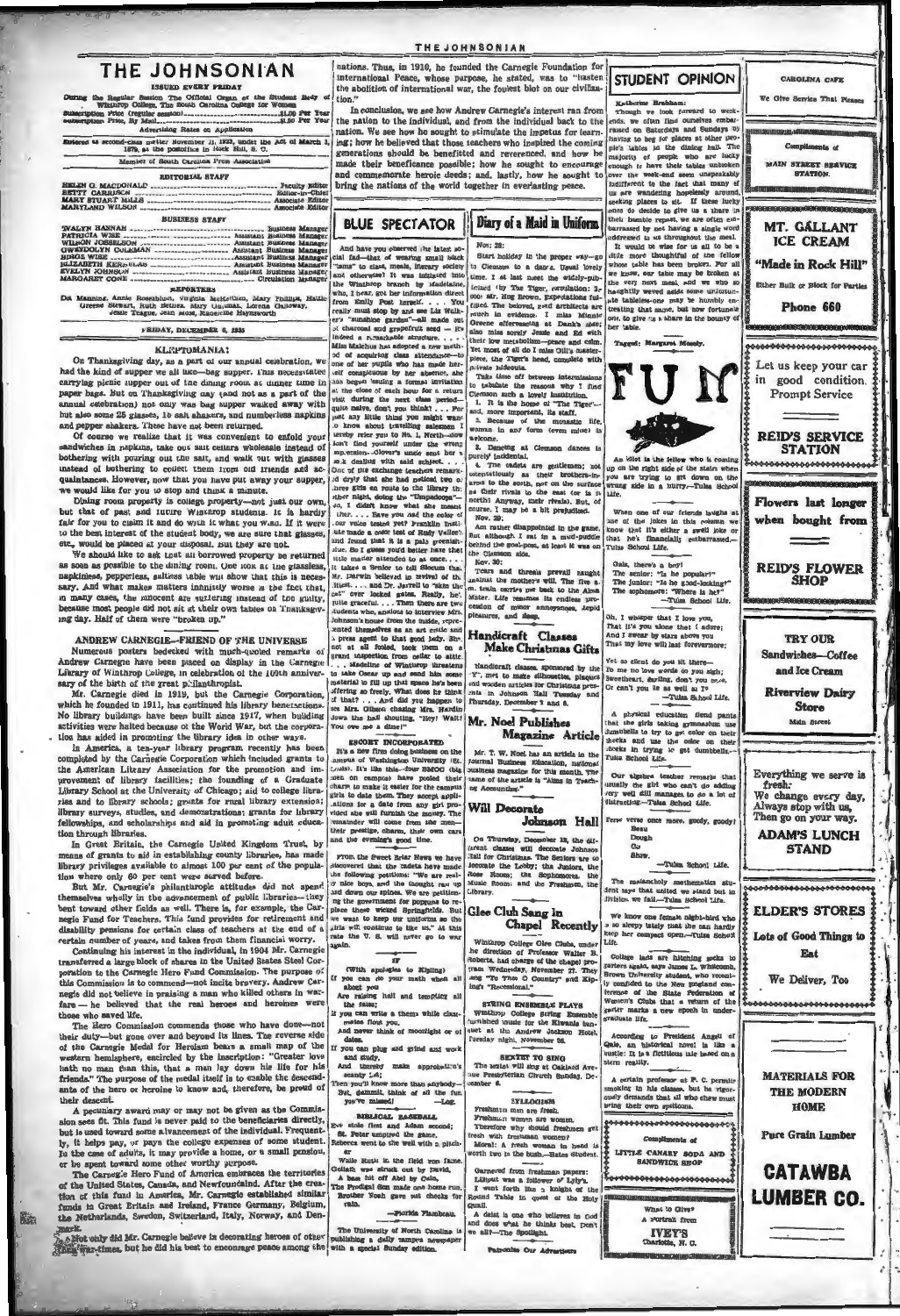### S. C. PHYS. EDUCATION VOGUE HOLDS CONTEST ASSOCIATION MEETS FOR COLLEGE SENIORS

Delegates From State Will Meet Fashion Magaziue Offers Paris Here Next Week-End

South Carolina Physical Ed on will hold its fall meeting at Winthrop Friday and Saturday, De ber 13 and 14. About 150 peop who are interested in Physical Edu are expected to attend. The Clemson-Purman exhibition soc

cer game will be preliminary to the meeting which will open officially with ner Friday night, followed by a so-

Saturday morning there will be two sion groups, one for men and one for women. Subjects such "Track and Field Sports." "Play Dava." 긊 will be follo of vario through  $out$  the  $i$ 

e afternoon program will consider e afternoon propera will consider a<br>shell consider a which can be a shell as a shell and of Rock Eill, S. O., Magnital<br>radial of Rock Eill, S. O., Magnital Freehold Superior and Dr. W. Danglink, Freehold Superior<br>8. O. E.  $R<sub>c</sub>$  $\overline{a}$ . Kell

Num table discussions.<br>
Colher speakers on the program will Dr. Shelton Phelps; Jess Neely,<br>
1 Dr. Shelton Phelps; Jess Neely,<br>
enhyterian College; Lomite McMillan,<br>
enhyterian College; and Bob Jones,<br>
enhyterian College;

A young lady who gradu oudly<br>ed to ed prou A young andy who graduated providy<br>from Smith last year was reduced to<br>phyment agencies for a job. They gave<br>phyment agencies for a form of the They gave<br>her an application bank to fill out,<br>and the ansetwed all the questi

of our seasy assessments makes the reference biased and then wrote "Bryn Mawr." [smite for the system of the system of the system of the system of the system of a system of a system of a system of a system of a system of a

Ben Hur are registered at the Univer-<br>sity of North Carolina this year.

Students at the College of William<br>nd Mary, Williamsburg, Va., can't en-<br>age in any aerial activities unless<br>hey have permission from the college and Mary, William gage 1<br>they h uthorities



**Courteous Service Excellent Dining** Room

ANDREW JACKSON

Employment-Open to 1936 **Graduates Only** The Editors of Vogue announce a areer contest open to all membe senior class in accredited colleges and universities in the United States

Outside of rare movie opportunities and even rarer stage chances, fashior work offers to women more pay and<br>more future than almost any other<br>business occupation. As an aid to talented young women who wish to enter<br>this field, Vogue is offering its Prix de Paris.

(in stress, vogue as viterang as avras un<br>
Paris.<br>
The whate the Paris of Nguabi Print de Paris<br>
The Paris and New York diffuse of the Vini<br>
Universe as a New York of the Ulma<br>
Universe and New York of the Ulma<br>
Will be sp

contest.<br>
You do not have to be a Vegue sub-<br>
You do not have to be a Vegue sub-<br>
scriber to enfor this contest. Of course<br>
it is important that you read Vogue<br>
just as you would study a text book for<br>
The following regula

are concouring regulations of the con-<br>test have been announced:<br>L. Each entrant must be a member<br>of the graduating class of 1839 in a<br>U. C. coulse or university which grants<br>a recognised B. A. degree.<br>E. The contest will

A Am context will constant of two cars in the answered by the enfrants and gradient behaviour of the judges as any college tost paper would be graded; and, second, a thesis on some general fashion sub-

ject.<br>3. Each entrant must fill out an ens. assessment must must be thanks may be trance blank. These blanks may be mailed immediately or with the an-

a wave are the college of the set of the set of the set of the set of the set of the set of the set of the set of the set of the set of the set of the set of the set of the set of the set of the set of the set of the set

or repets will be grated on the following points:<br>can be complicant and judgment of<br>ashion values drawn from the two pre-<br>eding issues of Vogue.<br>the channel imagination in<br>resentation of fashion.<br> $(6)$  Ability to write cle

(c) Ability to write the test must be cutable (a)<br> $\frac{1}{2}$ . Answers to each test must be clusted on or before the terministic of  $\sim$  10 or because and been a posterate of not later than . Alter must<br>high of the terminis

year. At least six montan or new true that<br>will be spint in the Paris office. She<br>will be paid a reasonable salary plus<br>her expenses to and from Paris. The<br>winner of second place will receive six<br>months' employment in Vogu

measures on densited an energing non-Mark tween<br>
Inguishes and material concerning non-Mark tween<br>
This contest should be addressed to A dill or a double scholar<br>
Vogue's Prix de Paris, 420 Lexington A ten o'clock scholar<br>

The New Rochelle Tatler (New Ro- There's no use in living contracts and the construction of the contract of the contract of the contract of Alleghany College who, in an intellic We wore that the girls "rules should i Decoration Committee; Analysis and Alleghany College who, in an

"I read in a book that Apollo was a tree. "He was lucky. The one I'm cl ways turns into a jewelry shop or a restaurant."-The Indian **STREET** ×1 presume-ah-everyone heal dresses for dinner," said the lordi suth "I charge extra for meals served in

GIRLS AGAIN

THE JOHNSONIAN

MODEL LEAGUE OF NATIONS

ord," said the bos rding-house kee Answers Magazine.

The Daily Illini, the University The Daily illini, the Universe the Fields student papers of the Fields the Fields of the Fields of the Army team is to prove the field papers of the Army team is to prove the prove the papers in magnitude than the sword. footnme =..<br>that th

Mrs. Ruth Bryan Owen<br>xtraordinary and minister nie Mr. Ruth Bryan Owen, energy extending paid more extending to the Kingdom of Denmark, was awarded the homorary degree of detection of of laws at a special convention of other has a special convention of plus. Attinguished

"I.'s fun to be a Communist,<br>And wear a bright red tis,<br>While planning how the bloated<br>Are horribly to die.

It's fun to be a Caputs

Squint aldeways down your nose,<br>And teach the underdog his place, and teach the underdog his place, his place.

And so I'm always either one. Depending out may n soy.<br>It gives me lots of glorious fun,<br>As both of them are funny.

And so I'm always either one. Depending which is best;<br>And in this am I no different<br>From any of the rest,"

We learn by remote control that the We learn by remove connect and gate and given it is given a get the University of Wisconsin now have like the place it is phone in the boundary phetic like place is a same phone in the boundary meets will please not connec

er phone calla." nent of an embar-It is a develop at us a development of an embarrassing attuation of last apring. One<br>day the dean of women called the<br>boarding house and a deep masculine<br>vote answered, "Third floor." vote<sup>n</sup> al

We finally have received the real definitions of college students. And we go them from The Critograph of Lynchburg College.<br>
A Freshman is a pic bottor bathag.<br>
A Freshman is a pic bottor bathage.<br>
A Japanese is a hilf-ba

A Senior is a pla that has soaked

Good breeding consists of concealing<br>now much we think of ourselves and<br>now little we think on the other per-<br>son.—Mark Twain.

when the statements is one: "You deceived me before our rangements formulties; Robble James, begins to burn -- the night before off." The same well charmen of the Social Committee; behind a burn -- the night before off."

**CAMPUSIN' AROUND COMPLIMENTS OF** (Continued From Page One)<br>o'clock this afternoon. At that tim Browne Electric Co. a o cuen una material contra de subject.<br>Model League will have as its subject. **BROKESSERSSERSERS** Think Is the Most Important International Event of the Year." Formal dis-The Universal Drink sion will be opened by contestants designated for the extemporaneou Confocto contest on this subject. Informal responses will be open to any speake from the floor.<br>As 3 o'elock, the League subject will<br>be "Germany's Piea for Memel," to be<br>led by Virginia McKeithen. This disla Made Here by The Coca-Cola **Bottling Co.** cusy will afford the basis for the Rock Hill, S. C. econd improving responses become improving responses b ass by con **TORESSERMANNASSANA** lm ediately following this the Presh man Debaters' League will take charge fairs Regarded by the College Pr See Us Ahont men." At the same time a pane<br>"How the League Works," will be Your Insurance ucted in Cito Hall. The closing session for the afternoon will feature an exter **INDEPENDENT** on converter the communication.<br>On some important internation **INSURANCE** of the year. All delegates will convene at 6 o'cloc **AGENCY** for an informal dinner. At that time For an informal diamer. As uses um;<br>
for an after-diamer speech conter" will keep a mail the general subsets of<br>
read the dechades of Pointy . The econd reunal diamericans is<br>
being the dechades of Pointy . The econd reun an after-dimer speech contest<br>held on the general subject ";<br>tional Personalities of Today." e.<br>"intern: **Select Your Christmas Gift** Early Visit Our Store **JACOB'S FURNITURE CO.** da Rackets ... Pire Seta<br>Andirons \*\*\*\*\*\*\*\*\*\*\*\*\*\*\*\*\*\*\*\* Watcher Ire Fresuent of Preston Charles, of Presp.<br>Irelation of Preston Charles, of Presp.<br>Int guest of the League and honorary<br>Int president; an address by the president. real success on the negative in address by the president.<br>
and president; an address by the president-<br>
of left-t; responses; a discussion of "Wom-<br>
en's Rights," by the South American<br>
delegates; and discussions of German and minorities; problems menacing<br>world peace, a plea for Ethiopia, a<br>plea for Italy, England's point of view, Prance's point of view, abus or de maked no or before the twentile of local paper. The matter of Mile mass is a memory to what the matter in the matter of the matter of the matter of the matter of the matter of the sense of the sense of the sense of the se ce to worl peace, and the question of sanctions.<br>From 11:30 to 12:30, the third ex-

of all contests. This will con clude the seventh session of the Mudel

ue of Nations League of Nations.<br>
Officers of the Assembly for this<br>
year are as follows: Mary Virginia<br>
Plowden, President of Model League; Daniel. President of the Council; Madaline Padgette, Plotonical, Council; Madaline Reference; Plott tary and Treasurer; Marguerite Zeig-



for All H

at.

**DELICIOUS LUMCHER.** 

**SANDWICHES AND HOT** 

**DRIVES** 

 $=$ 

**Carolina Sweets** 

MUSIC STORE

**Just Arrived** Have One Put Aside Now for "The Boy Friend"

**Parker Clothing Company** .<br>1943 - Alisand III and a company and a company and a company and a company and a company and a company and a





.<br>—McGill Daily,